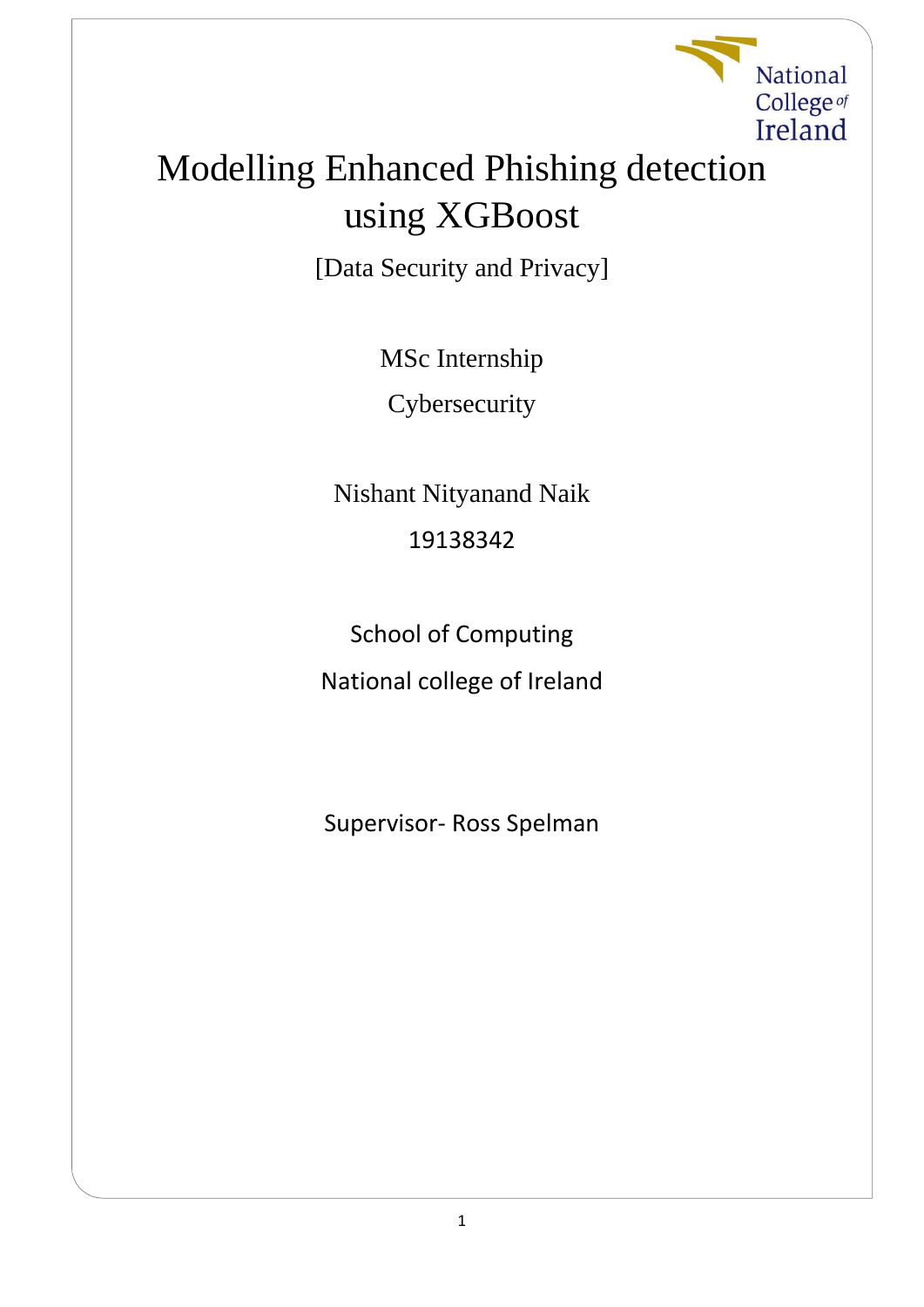#### National College of Ireland Project Submission Sheet School of Computing



| <b>Student Name:</b>        | Nishant Nityanand Naik                              |
|-----------------------------|-----------------------------------------------------|
| <b>Student ID:</b>          | 19138342                                            |
| Programme:                  | MSc CyberSecurity                                   |
| Year:                       | 2020-2021                                           |
| <b>Module:</b>              | MSc Internship                                      |
| Supervisor:                 | Ross Spelman                                        |
| <b>Submission Due Date:</b> | 17-08-2020                                          |
| <b>Project Title:</b>       | Modelling Enhanced Phishing Detection using XGBoost |
| <b>Word Count:</b>          | 7064                                                |
| Page Count:                 | 21                                                  |

I hereby certify that the information contained in this (my submission) is information pertaining to research I conducted for this project. All information other than my own contribution will be fully referenced and listed in the relevant bibliography section at the rear of the project.

**ALL** internet material must be referenced in the bibliography section. Students are required to use the Referencing Standard specified in the report template. To use other author's written or electronic work is illegal (plagiarism) and may result in disciplinary action.

I agree to an electronic copy of my thesis being made publicly available on NORMA the National College of Ireland's Institutional Repository for consultation.

| Signature: | Nishant Nityanand Naik |
|------------|------------------------|
| Date:      | 15th August 2021       |

#### PLEASE READ THE FOLLOWING INSTRUCTIONS AND CHECKLIST.

| Attach a completed copy of this sheet to each project (including multiple copies).                                                          |  |
|---------------------------------------------------------------------------------------------------------------------------------------------|--|
| <u>Attach a Mobule Subhission receipt of the onime project submission, to</u>                                                               |  |
| each project (including multiple copies).                                                                                                   |  |
| and in ease bombied when the wind the christian and the poultry of the most sets in the component of the sets in the<br>a copy on computer. |  |
|                                                                                                                                             |  |
|                                                                                                                                             |  |

Assignments that are submitted to the Programme Coordinator office must be placed into the assignment box located outside the office.

| <b>Office Use Only</b>           |  |  |  |  |  |  |  |
|----------------------------------|--|--|--|--|--|--|--|
| Signature:                       |  |  |  |  |  |  |  |
| Date:                            |  |  |  |  |  |  |  |
| Penalty Applied (if applicable): |  |  |  |  |  |  |  |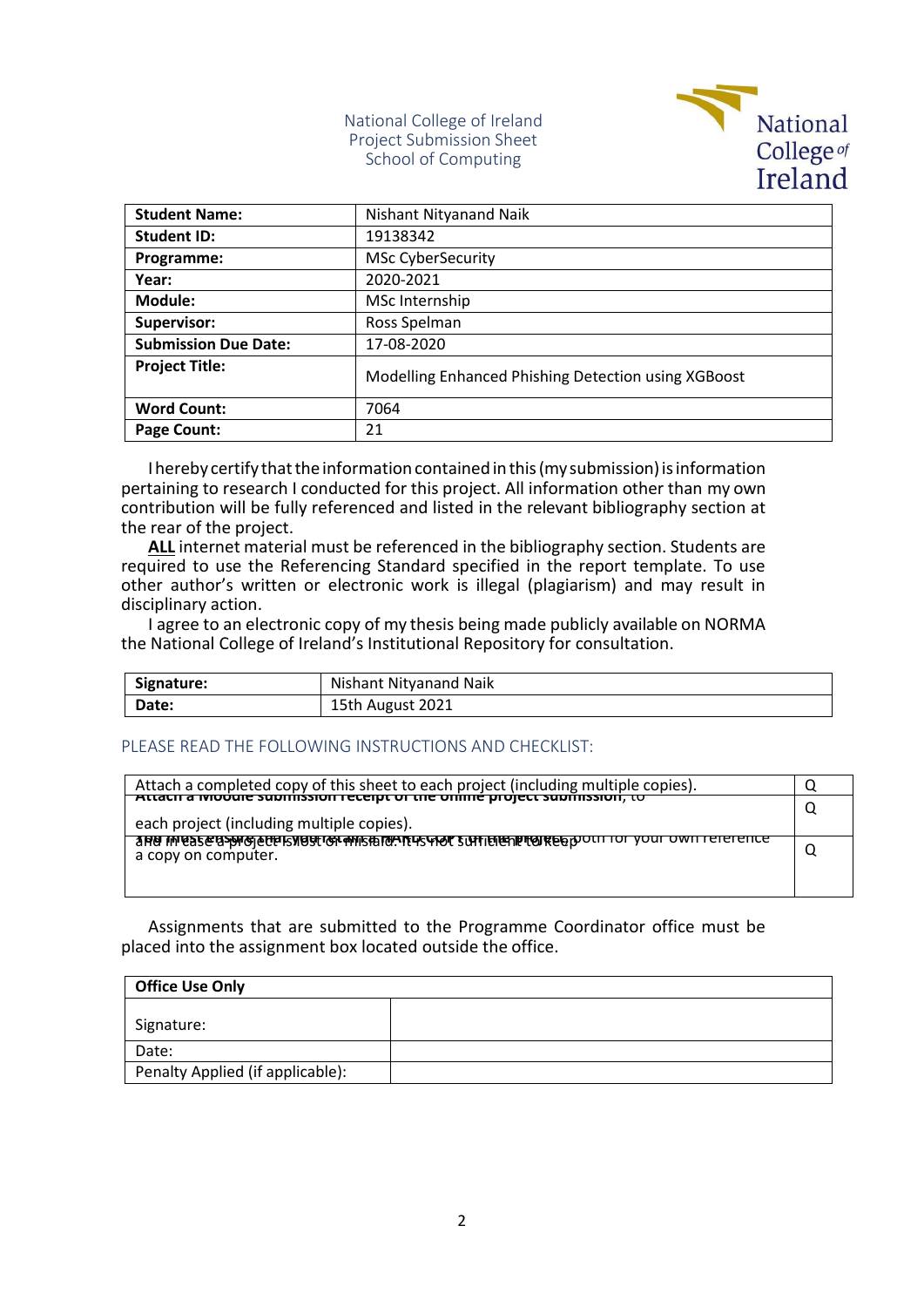# Modelling Enhanced Phishing detection using XGBoost

## [Data Security and Privacy]

This configuration manual consists of in detail specification of the setup and a walkthrough the entire model.

## 1. Setup

EC2 instance was created with amazon linux2 with t2.micro. The details ae given below.

| Platform                            | Amazon Linux                             |
|-------------------------------------|------------------------------------------|
| Instance ID                         | i-0f5627e1e6ed8212c                      |
| Public IPv4 DNS                     | ec2-54-80-45-230.compute-1.amazonaws.com |
| Instance type                       | T <sub>2</sub> .micro                    |
| No of PU                            |                                          |
| Inbound rules for incoming data     | Type-SSH, Port-22, Protocol-TCP          |
| Outbound rules for outgoing traffic | Type-All traffic, Port-All, Protocol-All |
| Public IP address                   | 54.80.45.230                             |
| Storage                             | 8Gb                                      |

Table 1: Environment Setup

Putty is used to emulate and transfer files since it is compatible with the application and supports majority of network protocols including SSH. Private key of the domain is download and converted to .ppk file and connected to aws. The session is saved in the name of thesis.

| Category:                              |                                                                         |  |  |  |  |  |  |  |
|----------------------------------------|-------------------------------------------------------------------------|--|--|--|--|--|--|--|
| Session!                               | Basic options for your PuTTY session                                    |  |  |  |  |  |  |  |
| <b>Logging</b><br>i⊐⊶ Terminal         | Specify the destination you want to connect to                          |  |  |  |  |  |  |  |
| - Keyboard                             | Host Name (or IP address)<br><b>Port</b><br>22                          |  |  |  |  |  |  |  |
| i… Bell                                |                                                                         |  |  |  |  |  |  |  |
| <b>L Features</b>                      | Connection type:                                                        |  |  |  |  |  |  |  |
| ⊫ Window<br>- Appearance               | $\odot$ SSH<br>◯ Serial<br>Telnet<br>Other:<br>$\epsilon$ $\rightarrow$ |  |  |  |  |  |  |  |
| --- Behaviour                          | Load, save or delete a stored session                                   |  |  |  |  |  |  |  |
| i Translation                          | <b>Saved Sessions</b>                                                   |  |  |  |  |  |  |  |
| <b>E</b> Selection                     |                                                                         |  |  |  |  |  |  |  |
| <b>Colours</b>                         |                                                                         |  |  |  |  |  |  |  |
| - Connection<br>l… Data                | <b>Default Settings</b><br>Load<br>thesis                               |  |  |  |  |  |  |  |
| l--- Proxv                             | Save                                                                    |  |  |  |  |  |  |  |
| ங்⊹ SSH                                | <b>Delete</b>                                                           |  |  |  |  |  |  |  |
| <b>Serial</b><br>$\blacksquare$ Telnet |                                                                         |  |  |  |  |  |  |  |
| <b>Rlogin</b>                          |                                                                         |  |  |  |  |  |  |  |
| <b>SUPDUP</b>                          | Close window on exit:<br>O Only on clean exit<br>Always<br>O Never      |  |  |  |  |  |  |  |
|                                        |                                                                         |  |  |  |  |  |  |  |
| About<br><b>Help</b>                   | Cancel<br>Open                                                          |  |  |  |  |  |  |  |

Figure 1: Putty Software Terminal Emulator

Connection is made and logged in as 'ec2-user'. Status check is made just to ensure that everything is upto date [1].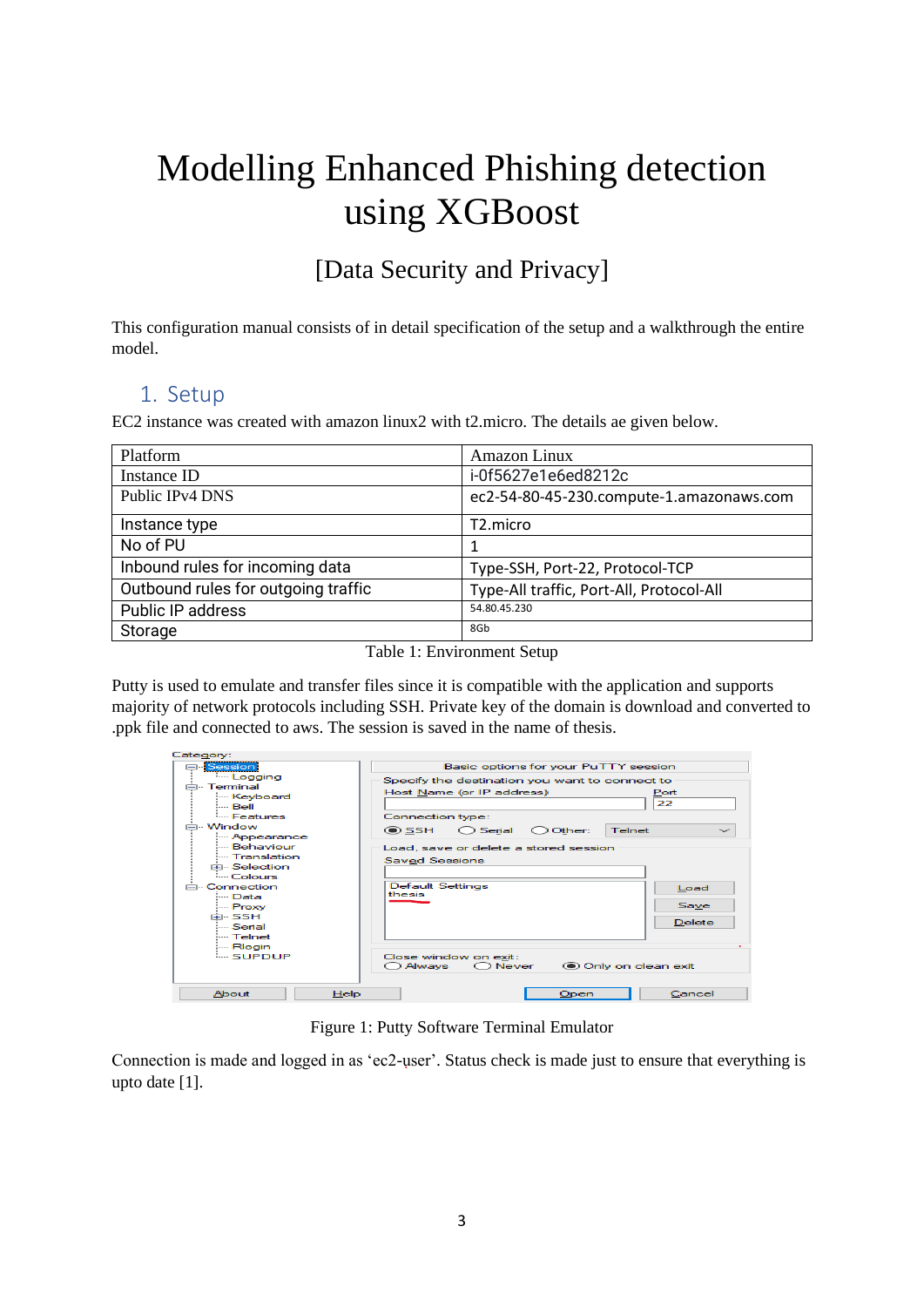```
https://aws.amazon.com/amazon-linux-2/
(base) [ec2-user@ip-172-31-47-169 ~]$ aws --version
aws-cli/2.2.28 Python/3.8.8 Linux/4.14.241-184.433.amzn2.x86 64 exe/x86 64.amzn.
2 prompt/off
(base) [ec2-user@ip-172-31-47-169 ~]$ python --version
Python 3.8.8
(base) [ec2-user@ip-172-31-47-169 ~]$ anaconda --version
anaconda Command line client (version 1.7.2)
(base) [ec2-user@ip-172-31-47-169 ~]$
```
Figure 2: SSH Connection and versions of Installed Applications

Jupyter notebook is installed and run in the EC2 [2]. now when the initial setup is all finished, we can start with the implementation of the project.

## 2. Data collection

At first, the dataset is collected from the URLs

Phishing dataset- [https://www.phishtank.com/developer\\_info.php](https://www.phishtank.com/developer_info.php)

Legitimate dataset- <https://www.unb.ca/cic/datasets/url-2016.html>

And stored in the name of phishingURL.csv and LegitimateURL.csv

|                | In [3]: import pandas as pd                                                                                                                             |                                                      |  |             |                 |  |  |  |  |  |
|----------------|---------------------------------------------------------------------------------------------------------------------------------------------------------|------------------------------------------------------|--|-------------|-----------------|--|--|--|--|--|
|                | In [4]: #loading the phishing URLs data to dataframe<br>: $data0 = pd.read.csv("phishingURL.csv")$<br>$\ldots$ : data0.head()<br>$1E$ $\lceil 4 \rceil$ |                                                      |  |             |                 |  |  |  |  |  |
|                |                                                                                                                                                         |                                                      |  |             |                 |  |  |  |  |  |
|                | phish id                                                                                                                                                |                                                      |  | url  online | targ            |  |  |  |  |  |
| et             |                                                                                                                                                         |                                                      |  |             |                 |  |  |  |  |  |
| $\circ$        | 7263022                                                                                                                                                 | https://amazon.click-cosme3.com/  yes                |  |             | Oth             |  |  |  |  |  |
| er             |                                                                                                                                                         |                                                      |  |             |                 |  |  |  |  |  |
| $\mathbf{I}$   | 7263020                                                                                                                                                 | http://www.americanexpzzess.xyz/  yes American Expre |  |             |                 |  |  |  |  |  |
|                |                                                                                                                                                         |                                                      |  |             |                 |  |  |  |  |  |
| ss             |                                                                                                                                                         |                                                      |  |             |                 |  |  |  |  |  |
| $\overline{z}$ | 7263018                                                                                                                                                 | https://www.amazon-jo.icu/  ves                      |  |             | Oth             |  |  |  |  |  |
| er             |                                                                                                                                                         |                                                      |  |             |                 |  |  |  |  |  |
| 3              | 7263017                                                                                                                                                 | https://co-jp.rakuteine.shop/                        |  | ves         | O <sub>th</sub> |  |  |  |  |  |
| er             |                                                                                                                                                         |                                                      |  |             |                 |  |  |  |  |  |
| $\triangleq$   |                                                                                                                                                         | 7263014 http://mbankaccon.temp.swtest.ru/Mbnki/  ves |  |             | Oth             |  |  |  |  |  |
| er             |                                                                                                                                                         |                                                      |  |             |                 |  |  |  |  |  |
|                |                                                                                                                                                         |                                                      |  |             |                 |  |  |  |  |  |
|                |                                                                                                                                                         |                                                      |  |             |                 |  |  |  |  |  |
|                | [5 rows x 8 columns]                                                                                                                                    |                                                      |  |             |                 |  |  |  |  |  |
|                |                                                                                                                                                         |                                                      |  |             |                 |  |  |  |  |  |
|                | In [5]: data0.shape                                                                                                                                     |                                                      |  |             |                 |  |  |  |  |  |
|                | $[5]$ : $(11130, 8)$                                                                                                                                    |                                                      |  |             |                 |  |  |  |  |  |
|                |                                                                                                                                                         |                                                      |  |             |                 |  |  |  |  |  |

Figure 3: Phishing Dataset

From this we take the desired number of URLs for the training. In this case lets consider 5000, and store it in phishurl.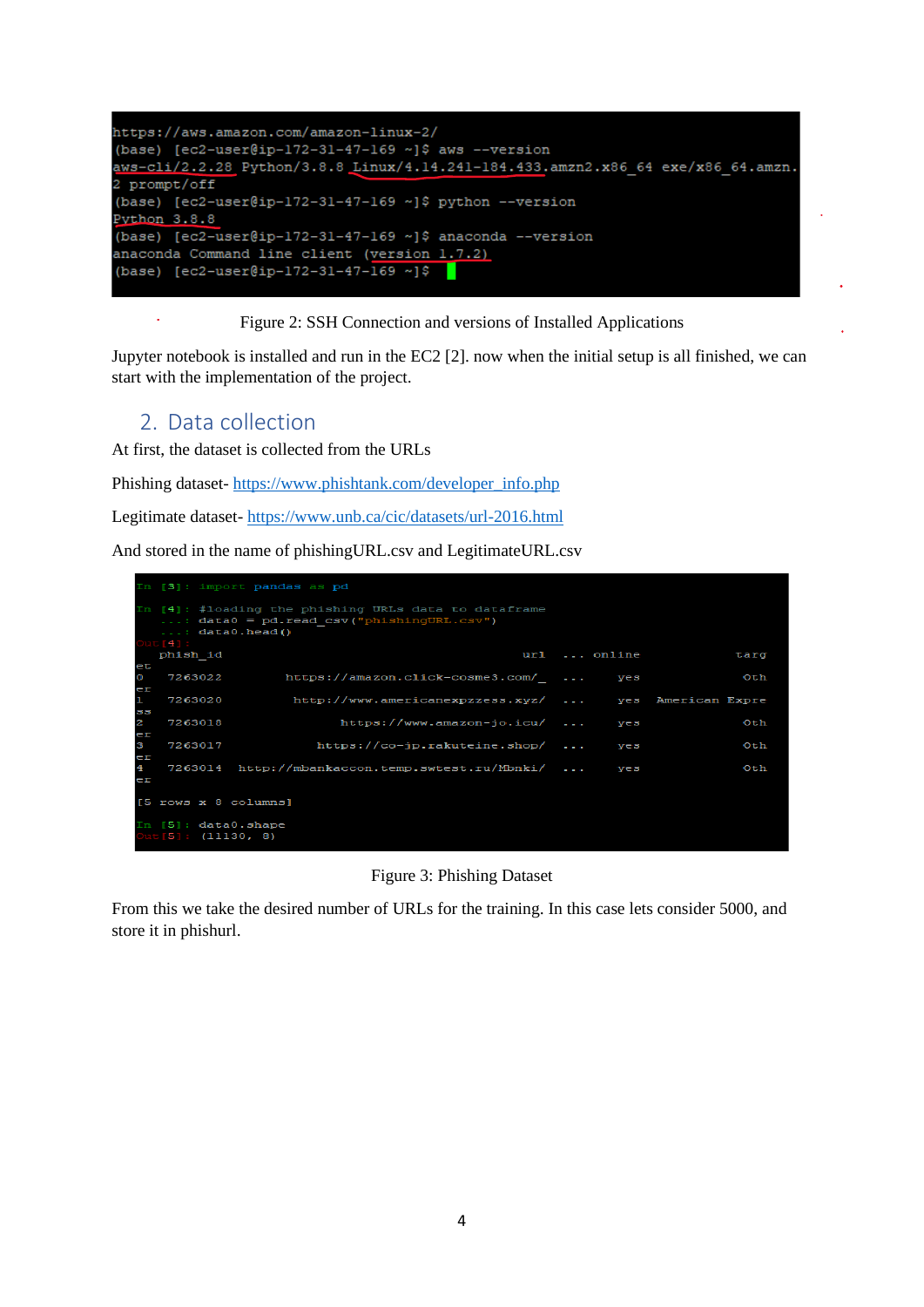|   | In [6]: #Collecting 5,000 Phishing URLs randomly<br>: phishurl = data0.sample( $n = 5000$ , random state = 12).copy()<br>$\ldots$ : phishurl = phishurl.reset index(drop=True)<br>$\ldots$ : phishurl.head()<br>1t <b>[6]</b> |                                                  |               |                    |       |  |  |  |  |
|---|-------------------------------------------------------------------------------------------------------------------------------------------------------------------------------------------------------------------------------|--------------------------------------------------|---------------|--------------------|-------|--|--|--|--|
|   | phish id                                                                                                                                                                                                                      |                                                  |               | url  online target |       |  |  |  |  |
| O | 7181927                                                                                                                                                                                                                       | https://sites.google.com/view/drakio/bt-business | $\sim$        | ves                | Other |  |  |  |  |
| Ц | 7222603                                                                                                                                                                                                                       | http://timeline.fbcom-qh7cnn8u.kets.sd/connect   | $\sim$        | ves                | Other |  |  |  |  |
| 2 | 6125677                                                                                                                                                                                                                       | $https://bowmanconsultinggroup-my.sharepoint.co$ | $\cdots$      | ves                | Other |  |  |  |  |
| З | 7259201                                                                                                                                                                                                                       | https://linktr.ee/microsoftonliineservice        | .             | ves                | Other |  |  |  |  |
| 4 | 7065310                                                                                                                                                                                                                       | http://realestate-page-homes.com/                | $\sim$ $\sim$ | ves                | Other |  |  |  |  |
|   | [5 rows x 8 columns]                                                                                                                                                                                                          |                                                  |               |                    |       |  |  |  |  |
|   | <b>17 Li</b>                                                                                                                                                                                                                  | In [7]: phishurl.shape<br>(5000, 8)              |               |                    |       |  |  |  |  |

Figure 4: Randomly selected 500 URLs

Repeating the same thing with legitimate URL and storing them in the file "legiurl,csv".



Figure 5: Random 500 legitimate URL

### 3. Feature Extraction

Now we have the set of URL available. Its time to specify the features on which they must be divided and to extract these features from the 10,000 URLs present. The codes for the features are given in a separate file written in python. A list is created to call the functions. All the features od URLs are extracted and appended to this list.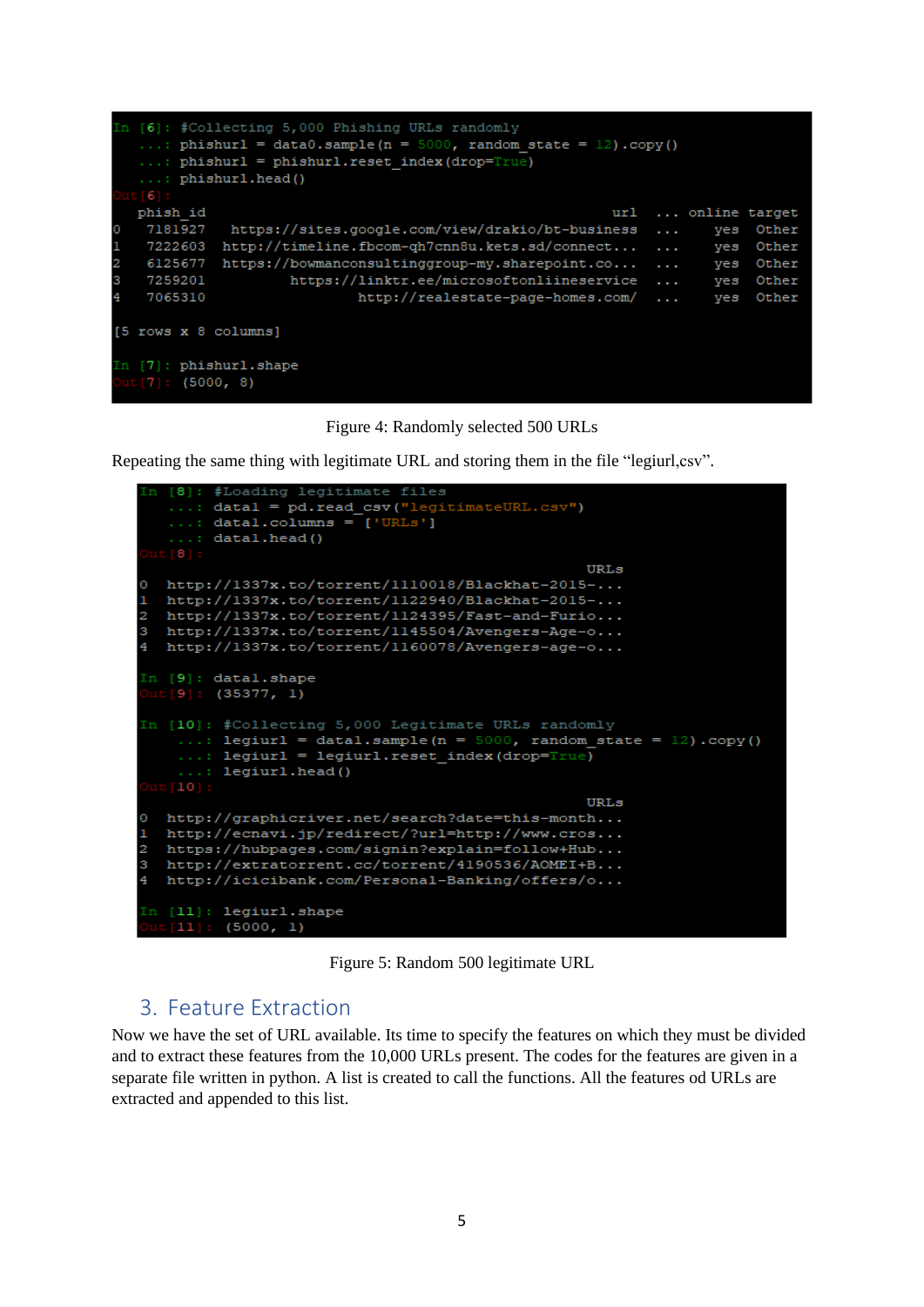

Figure 6: Feature Extraction and file storing

After applying the feature extraction, the final dataset is saved as "finaldataset.csv"

## 4. Model training and Testing

Necessary packages are imported which are required for the project and the final dataset is loaded into the dataframe. The dataset consists of 10,000 URLs and 18 features.

|                               | [4]: #importing basic packages<br>: import pandas as pd<br>: import numpy as np<br>: import seaborn as sns<br>: import matplotlib.pyplot as plt |                                 |  |             |                |              |              |                |                                                                                                                                            |                        |                |              |          |                |       |          |  |
|-------------------------------|-------------------------------------------------------------------------------------------------------------------------------------------------|---------------------------------|--|-------------|----------------|--------------|--------------|----------------|--------------------------------------------------------------------------------------------------------------------------------------------|------------------------|----------------|--------------|----------|----------------|-------|----------|--|
|                               | $[5]$ :                                                                                                                                         |                                 |  |             |                |              |              |                |                                                                                                                                            |                        |                |              |          |                |       |          |  |
|                               | [5]: #Loading the data<br>$data0 = pd.read.csv('final dataset.csv')$<br>100000<br>data0.head()<br><b>Service</b><br>$\blacksquare$              |                                 |  |             |                |              |              |                |                                                                                                                                            |                        |                |              |          |                |       |          |  |
|                               |                                                                                                                                                 |                                 |  |             |                |              |              |                | Domain Have IP Have At URL Length URL Depth Redirection https Domain  Domain Age Domain End iFrame Mouse Over Right Click Web Forwards Lab |                        |                |              |          |                |       |          |  |
| el<br>$\overline{0}$          |                                                                                                                                                 | graphicriver.net                |  | $\bf{0}$    | $\circ$        | $\mathbf{1}$ | 1.           | $\circ$        |                                                                                                                                            | $0 \rightarrow \cdots$ | $\mathbf{1}$   | $\mathbf{1}$ | $\circ$  | $\circ$        | P.    | O        |  |
| $\circ$                       |                                                                                                                                                 | ecnavi.jp                       |  | $\circ$     | $\circ$        | $\mathbf{1}$ | $\mathbf{1}$ | $\mathbf{1}$   |                                                                                                                                            | $0 \rightarrow \cdots$ | $\mathbf{1}$   | $\mathbf{1}$ | $\circ$  | $\circ$        | ı     | $\circ$  |  |
| 2<br>$\circ$                  |                                                                                                                                                 | hubpages.com                    |  | $\mathbf 0$ | $\overline{0}$ | $\mathbf{1}$ | P.           | $\overline{0}$ |                                                                                                                                            | $0 \rightarrow \cdots$ | $\overline{0}$ | $\mathbf{I}$ | $\circ$  | $\overline{0}$ | 1     | $\circ$  |  |
| R<br>$\circ$                  |                                                                                                                                                 | extratorrent.cc                 |  | $\bf{0}$    | $\overline{0}$ | $\mathbf{1}$ | $\mathbf{3}$ | $\overline{O}$ |                                                                                                                                            | $0 \rightarrow \cdots$ | $\overline{0}$ | J.           | $\bf{0}$ | $\overline{0}$ | 1     | $\bf{0}$ |  |
| 4<br>$\overline{\phantom{0}}$ |                                                                                                                                                 | icicibank.com                   |  | $\bf{O}$    | $\circ$        | $\mathbf{1}$ | $\mathbf{3}$ | $\circ$        |                                                                                                                                            | $0 \rightarrow \cdots$ | $\mathbf 0$    | $\mathbf{1}$ | $\circ$  | $\overline{0}$ | $1\,$ | $\circ$  |  |
|                               |                                                                                                                                                 | [5 rows x 18 columns]           |  |             |                |              |              |                |                                                                                                                                            |                        |                |              |          |                |       |          |  |
|                               | 6 <sub>1</sub>                                                                                                                                  | [6]: data0.shape<br>(10000, 18) |  |             |                |              |              |                |                                                                                                                                            |                        |                |              |          |                |       |          |  |

Figure 7: URLs and their Feature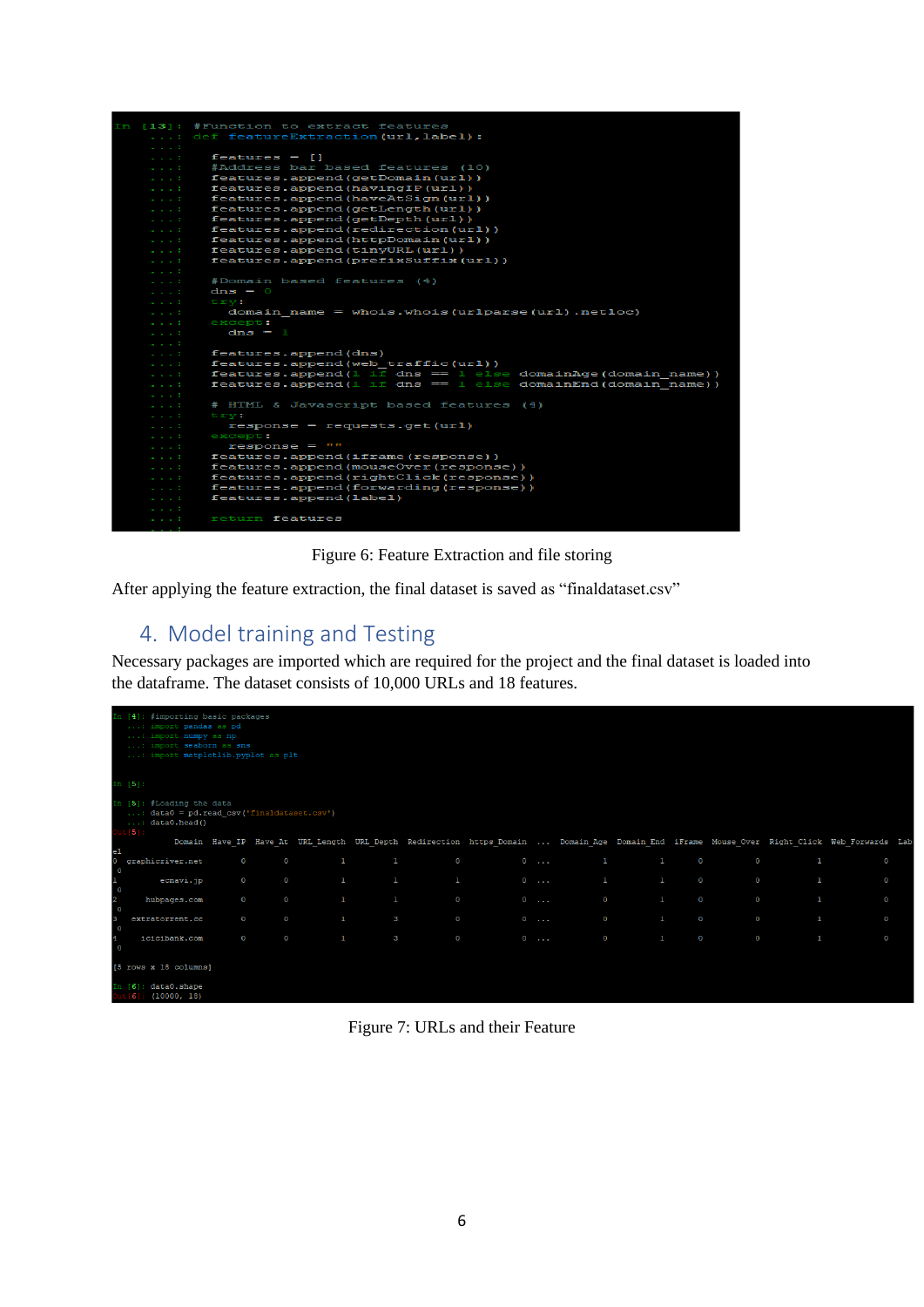Figure 8 and 9 gives the clear picture of the features

| In $[8]$ : data0.info()                          |                                    |                                      |  |  |  |  |  |  |  |  |  |
|--------------------------------------------------|------------------------------------|--------------------------------------|--|--|--|--|--|--|--|--|--|
| <class 'pandas.core.frame.dataframe'=""></class> |                                    |                                      |  |  |  |  |  |  |  |  |  |
| RangeIndex: 10000 entries, 0 to 9999             |                                    |                                      |  |  |  |  |  |  |  |  |  |
| Data columns (total 18 columns):                 |                                    |                                      |  |  |  |  |  |  |  |  |  |
|                                                  |                                    | # Column Mon-Null Count Dtype        |  |  |  |  |  |  |  |  |  |
|                                                  |                                    | .                                    |  |  |  |  |  |  |  |  |  |
|                                                  | 0 Domain                           | 10000 non-null object                |  |  |  |  |  |  |  |  |  |
|                                                  | 1 Have IP                          | 10000 non-null int64                 |  |  |  |  |  |  |  |  |  |
|                                                  |                                    | 2 Have At 10000 non-null int64       |  |  |  |  |  |  |  |  |  |
| з                                                |                                    | URL Length 10000 non-null int64      |  |  |  |  |  |  |  |  |  |
|                                                  |                                    |                                      |  |  |  |  |  |  |  |  |  |
| 4                                                |                                    | URL Depth 10000 non-null int64       |  |  |  |  |  |  |  |  |  |
| 5                                                |                                    | Redirection 10000 non-null int64     |  |  |  |  |  |  |  |  |  |
| 6                                                |                                    | https Domain 10000 non-null int64    |  |  |  |  |  |  |  |  |  |
| 7                                                |                                    | TinyURL 10000 non-null int64         |  |  |  |  |  |  |  |  |  |
| 8                                                |                                    | Prefix/Suffix 10000 non-null int64   |  |  |  |  |  |  |  |  |  |
| 9.                                               |                                    | DNS Record 10000 non-null int64      |  |  |  |  |  |  |  |  |  |
| 10                                               |                                    | Web Traffic 10000 non-null int64     |  |  |  |  |  |  |  |  |  |
|                                                  |                                    | 11 Domain Age 10000 non-null int64   |  |  |  |  |  |  |  |  |  |
|                                                  |                                    | 12 Domain End 10000 non-null int64   |  |  |  |  |  |  |  |  |  |
|                                                  | 13 iFrame                          | 10000 non-null int64                 |  |  |  |  |  |  |  |  |  |
| 14                                               |                                    | Mouse Over 10000 non-null int64      |  |  |  |  |  |  |  |  |  |
|                                                  |                                    | 15 Right Click 10000 non-null int64  |  |  |  |  |  |  |  |  |  |
|                                                  |                                    | 16 Web Forwards 10000 non-null int64 |  |  |  |  |  |  |  |  |  |
|                                                  |                                    | 17 Label 10000 non-null int64        |  |  |  |  |  |  |  |  |  |
|                                                  | dtypes: $int64(17)$ , object $(1)$ |                                      |  |  |  |  |  |  |  |  |  |
|                                                  | memory usage: 1.4+ MB              |                                      |  |  |  |  |  |  |  |  |  |
|                                                  |                                    |                                      |  |  |  |  |  |  |  |  |  |

Figure 8: Selected set of Features

|        | In [10]: data0.describe() |                  |              |              |              |          |              |             |             |                          |              |  |
|--------|---------------------------|------------------|--------------|--------------|--------------|----------|--------------|-------------|-------------|--------------------------|--------------|--|
|        | <b>Service</b>            |                  |              |              |              |          |              |             |             |                          |              |  |
|        | $[10]$ :                  |                  |              |              |              |          |              |             |             |                          |              |  |
|        | Have IP                   | Have At          | URL Length   | URL Depth    | Redirection  | $\cdots$ | iFrame       | Mouse Over  |             | Right Click Web Forwards | Label        |  |
| count  | 00.000000<br>100          | 00,000000<br>100 | 10000,000000 | 10000,000000 | 10000,000000 | .        | 10000,000000 | 10000.00000 | 10000,00000 | 10000,000000             | 10000,000000 |  |
| mean   | 0.005500                  | 0.022600         | 0.773400     | 3.072000     | 0.013500     | $\sim$   | 0.090900     | 0.06660     | 0.99930     | 0.105300                 | 0.500000     |  |
| std    | 0.073961                  | 0.148632         | 0.418653     | 2.128631     | 0.115408     | $\cdots$ | 0.287481     | 0.24934     | 0.02645     | 0.306955                 | 0.500025     |  |
| min    | 0.000000                  | 0.000000         | 0.000000     | 0.000000     | 0.000000     | $\cdots$ | 0.000000     | 0.00000     | 0.00000     | 0.000000                 | 0.000000     |  |
| 25%    | 0.000000                  | 0.000000         | 1,000000     | 2,000000     | 0.000000     | $\sim$   | 0.000000     | 0,00000     | 1,00000     | 0.000000                 | 0.000000     |  |
| $50\%$ | 0.000000                  | 0.000000         | 1,000000     | 3,000000     | 0.000000     | $\cdots$ | 0.000000     | 0.00000     | 1,00000     | 0.000000                 | 0.500000     |  |
| 75%    | 0.000000                  | 0.000000         | 1,000000     | 4.000000     | 0.000000     | $\cdots$ | 0.000000     | 0.00000     | 1,00000     | 0.000000                 | 1,000000     |  |
| max    | 1,000000                  | 1,000000         | 1,000000     | 20,000000    | 1,000000     | $\cdots$ | 1,000000     | 1,00000     | 1,00000     | 1,000000                 | 1,000000     |  |
|        |                           |                  |              |              |              |          |              |             |             |                          |              |  |
|        | [8 rows x 17 columns]     |                  |              |              |              |          |              |             |             |                          |              |  |

Figure 9: URL features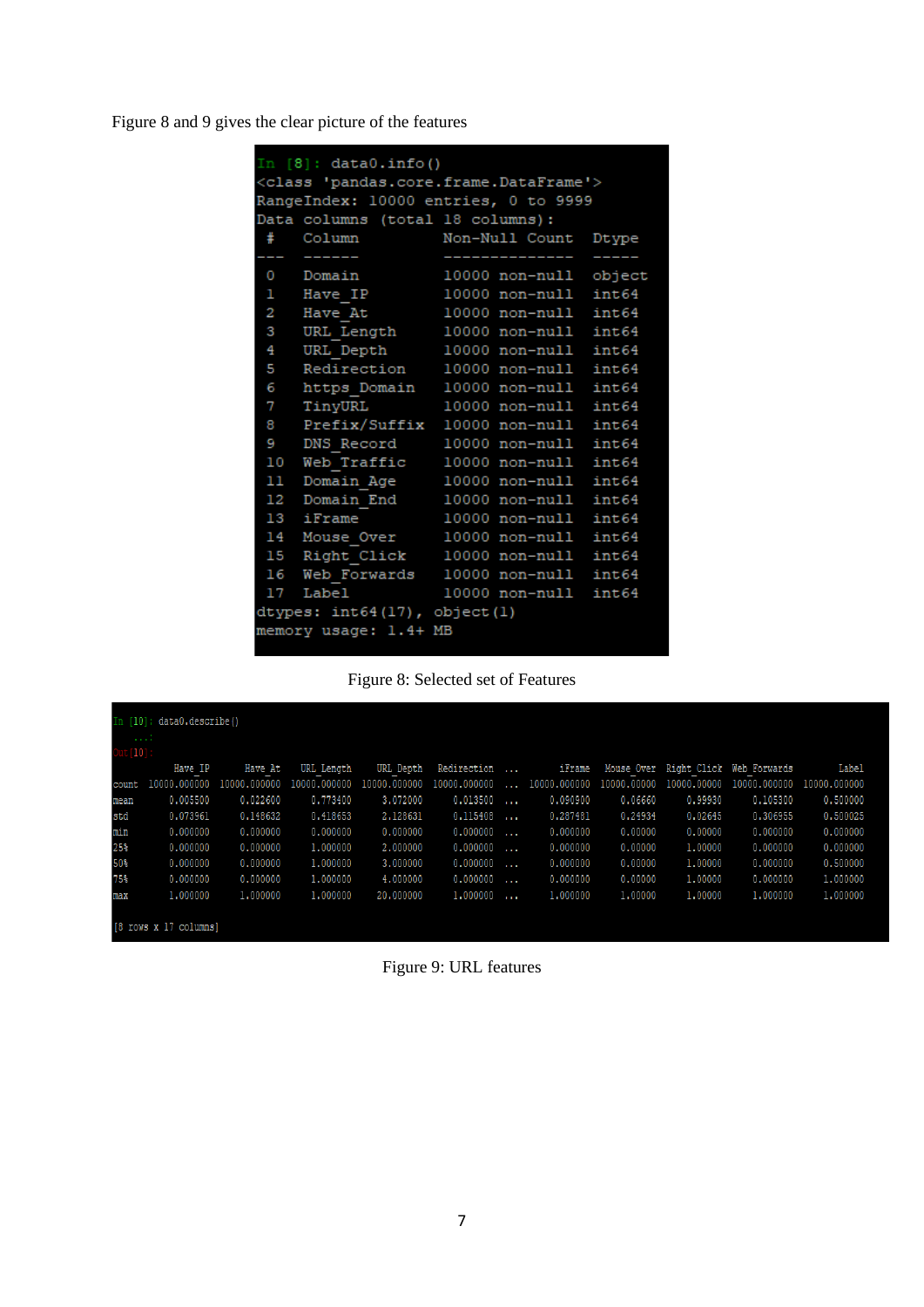The data is divided into 80-20% for training and testing the models. This should be randomly shuffled so that its distributed equally.



Figure 10: Splitting Data

## Models and their values

Decision Tree classifier. The results for Decision Tree classifier is as follows.



Figure 11: test results of Decision Tree

The overall test accuracy 85.94, Recall- 0.783, Precision 0.924. F1-0.847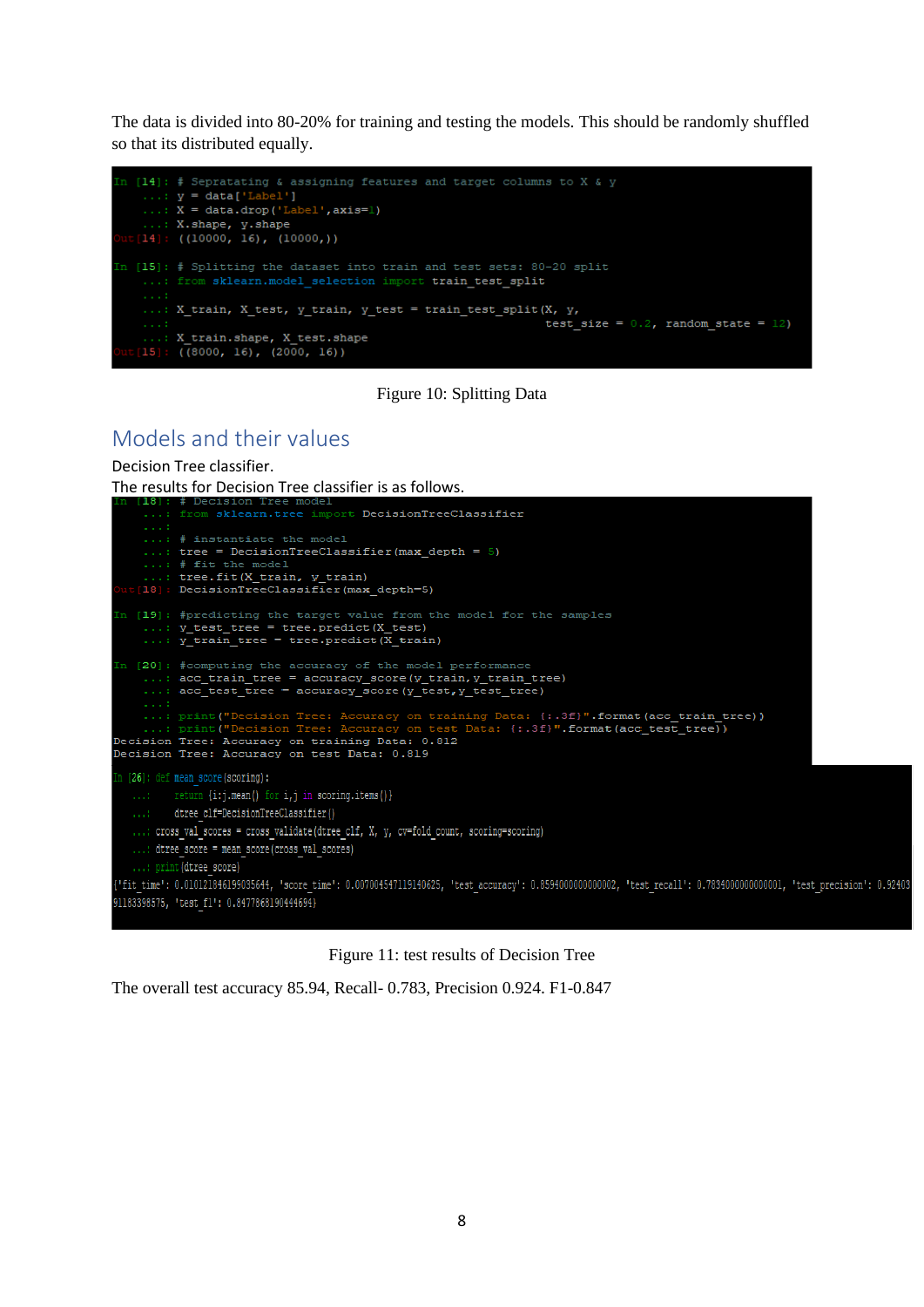#### **Random Forest Classifier**

The results for RF classifier are as follows.



#### Figure 12: Test results of Random Forest

Accuracy- 0.859, Recall- 0.786, Precision- 0.920, F score- 0.848

#### **Multilayer Perceptron**

The results for multilayer perceptron are as follows.



Figure 13: Test results of Multilayer Perceptron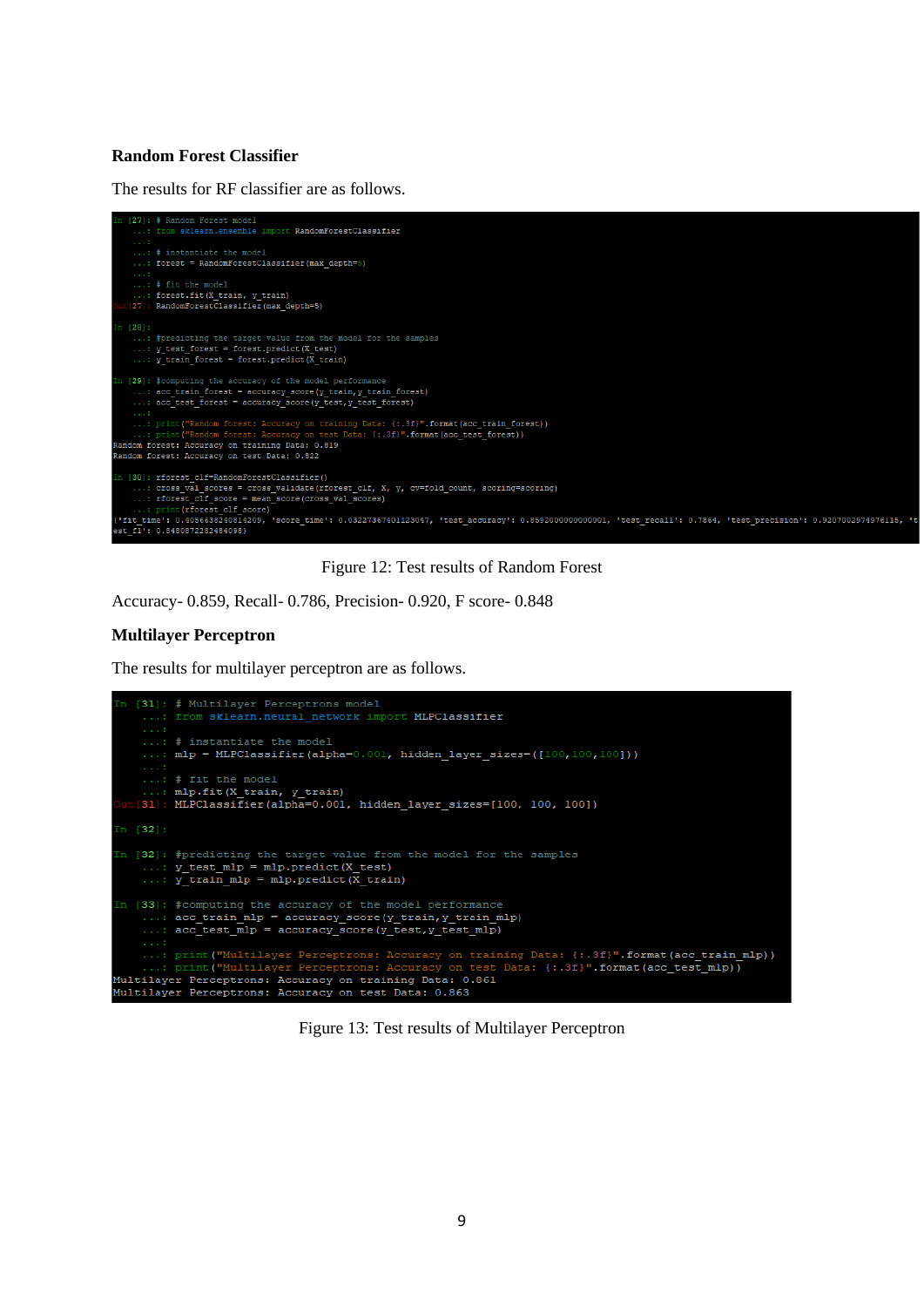

#### Figure 13: Test results of Multilayer Perceptron

Accuracy- 0.851, Recall- 0.753, Precision- 0.938, F score- 0.835

#### **XGBoost Classifier**

The results for XGBoost Classifier are as follows.



fit time': 0.798342227935791, 'score time': 0.010219621658325195, 'test accuracy': 0.8588999999999999, 'test recall': 0.7864, 'test precision': 0.9203212333796943, est fl': 0.8477419622573172)

Figure 14: Test results for XGBoost Classifier

Accuracy- 0.858, Recall- 0.786, Precision- 0.920, F1 score- 0.847